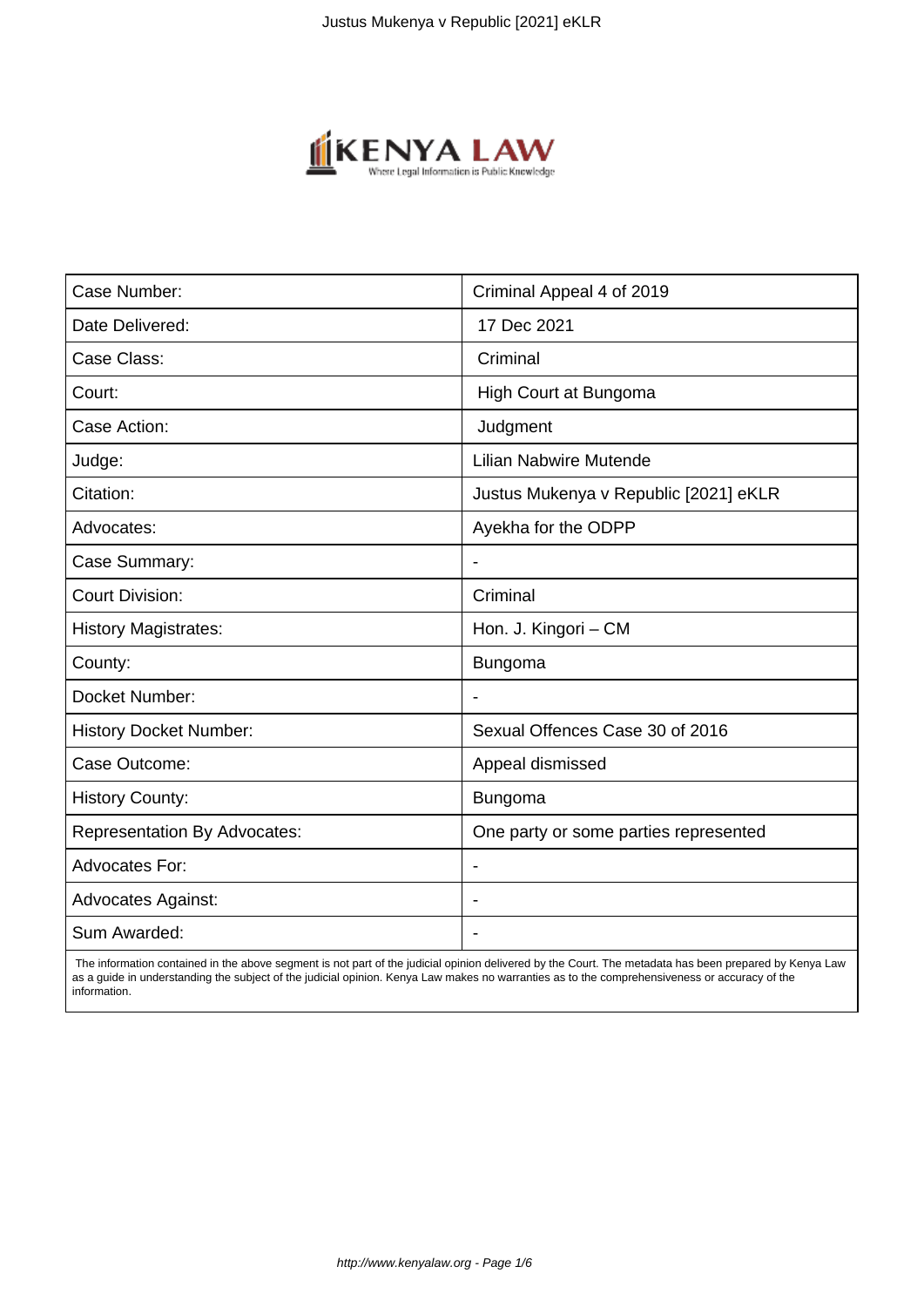## **REPUBLIC OF KENYA**

# **IN THE HIGH COURT OF KENYA**

# **AT BUNGOMA**

## **CRIMINAL APPEAL NO. 4 OF 2019**

**JUSTUS**

**MUKENYA.............................................................................................................................................................APPELLANT**

## **VERSUS**

**REPUBLIC....................................................................................................................................................................................RESP**

**ONDENT**

(Being an appeal from the original conviction and sentence in Sexual Offences Case No. 30 of 2016

at the Chief Magistrates Court Bungoma by *Hon. J. Kingori – CM on 28th December 2018)*

# **JUDGMENT**

**1. Justus Mukenya,** the Appellant, was charged with defilement of a child contrary to **Section 8(1)** as read with **Section 8(3)** of the Sexual Offences Act No. 3 of 2006. Particulars being that on the 5<sup>th</sup> day of October 2016 at [Particulars Withheld] Village in Bumula Sub-County within Bungoma County, intentionally and unlawfully caused his penis to penetrate the anus of **SS** a child aged 13 years.

2. In the alternative, he faced a charge of Committing an Indecent Act with a child contrary to **Section 11(1**) of the Sexual offences Act No. 3 of 2006. Particulars being that on the 5<sup>th</sup> day of October 2016 at [Particulars Withheld] Village in Bumula Sub-County within Bungoma County intentionally and unlawfully touched the buttocks of **SS** a child aged 13 years with his penis.

3. Having been taken through full trial, the appellant was found guilty, convicted for defilement and sentenced to serve twenty (20) years imprisonment.

4. Dissatisfied with the conviction and sentence the appellant appeals on grounds as amended that:

**The prosecution evidence was contradictory, insufficient, hilarious thus rendering prejudice to the appellant; the court erred in law and in fact in failing to observe that the circumstantial evidence was unlawful and that it did not meet the standard; The court failed to observe that all benefits of doubt were guaranteed to the appellant; The court erred in failing to evaluate the entire prosecution evidence thus arriving at an erroneous conclusion; The trial magistrate failed to note that the charge sheet was incurably defective contrary to section 214 of the Criminal Procedure Code; The court failed to consider the appellant's plausible defence and Statement of DW2; The clinician did not state whether the anus was intact or defiled; The anus in this case was intact in absence of indication of defilement; The court failed to note that PW1 stated he was not taken to hospital and also failed to state how it believed his evidence, and, that the age of the complainant was not proved as required by law***.*

5. In a nutshell, the prosecution's case was that on the 5<sup>th</sup> October 2014, **PW2 AN**, the complainant's grandmother sent him to borrow some cooking oil from Gladys, their neighbour. Prior to reaching the home of Gladys he passed through the appellant's tobacco farm. Upon the appellant finding him, he took him to his house and made him to sit on a seat then went out to ease himself. He returned to the house, removed is clothes and those of SS the complainant, then inserted his genital organs into his anus. On finishing he told him to leave but not to pass through Glady's home. He returned home and informed PW2 what had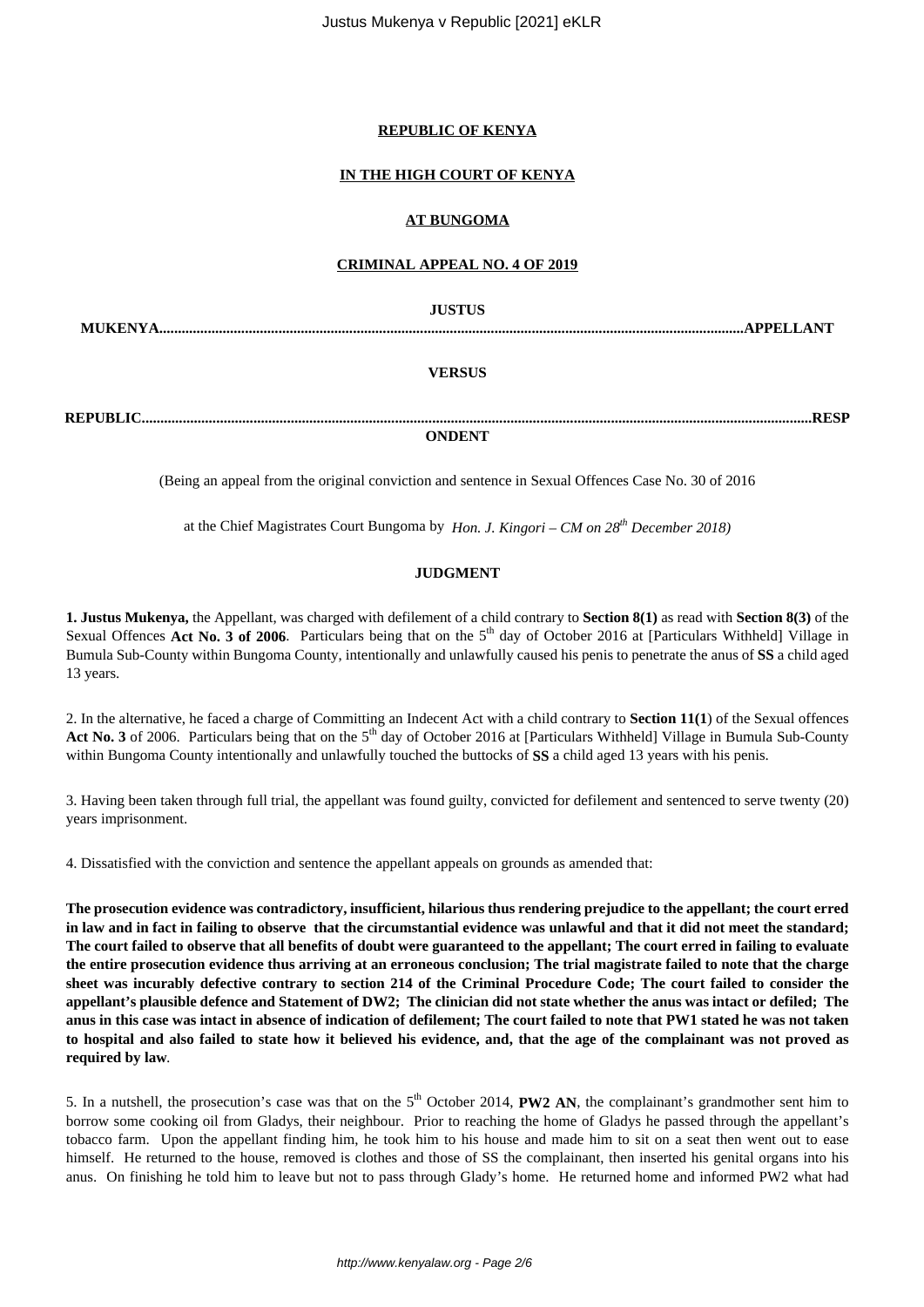befallen him. She examined his anus which was wet and whitish. In company of **PW3 Geffrey Singolo Mulongo** they went and reported the matter to the village elder, **PW4 Irene Nekesa Barasa.** She sent "Nyumba Kumi Agents" among them, **PW5 Benjamin Boyagi Mukhabi** who arrested the Appellant. She interrogated him and caused him to be taken to the Police Station where he was re-arrested and placed in custody by **PW7 NO.** [Particulars Withheld] **Sergeant Duncan Warutumo.** The complainant was examined by a Clinical Officer at Kocholya Health Centre and confirmed to have sustained lacerations on the anal region. On cross examination **PW6 Pauline Sirengo** the Clinical Officer opined that the assault in question was sexual penetration.

6. Upon being placed on his defence the appellant stated that at 10.00 am on the material date he left going to a neighbour's home, one Maikuma but he did not find him. His wife, Mama Makokha asked him to wait for her husband and he stayed until 11-12:00 pm. Francis arrived and he stayed with him until 3.00 pm-4.00 pm. That it rained and he returned home at about 7.00 pm. At 8.00 pm he heard a knock on the door. He opened only to see Godfrey and Alex. It was alleged he had assaulted a child. He was taken to the village elder and the complainant was called. He was taken to the Police Station and subsequently charged. He urged that the complainant was his relative and there were no grudges in the family.

7. He called a witness **DW2,Francis Maikuma Matiasi**, who stated that on the material date he returned home at midday and found the accused, his neighbour waiting for him as he wanted a lamp, and he left his home at about 3.00pm.

8. The trial court analyzed evidence adduced at trial and found that the complainant was thirteen (13) years old. That the complainant was defiled as he had testified with innocence and clarity and his evidence was corroborated by evidence of the Clinical Officer who found him to have lacerations in the anus and that being a relative, there was no mistaken identity as to the person who defiled the complainant. Hence the conviction.

9. The appeal was canvassed through written submissions. It was urged by the appellant that the learned magistrate relied on circumstantial evidence that was insufficient as the complainant having been taken to hospital and the treatment notes Police purported to rely on were not signed by the author. That the circumstantial evidence in question was unlawful. In this regard he relied on the case of *Ann Waithera Macharia & 5 others (2019) eKLR* where the court held that :

**"It is trite that (sic) in a case depending exclusively upon circumstantial evidence the court must, before deciding upon a conviction, find that the inculpatory facts are incompatible with the innocence of the accused and incapable of explanation upon any other hypothesis than that of guilt; see Simon Musoke v Republic [1958] EA 715 where the following extract from Teper v R [1952] AC 480, 489, was quoted [1958] EA at page 719:-**

**"It is also necessary before drawing the inference of the accused's guilt from circumstantial evidence to be sure that there are no other co-existing circumstances which would weaken or destroy the inference""**

10. The appellant faulted the court for accepting evidence of a Clinician who did not fill the P3 form. That the complainant having alleged that the appellant was his father's brother he should have been charged with incest, which makes the charge defective. That the complainant alleged that the appellant used his testis to penetrate his anus which is not possible.

11. The appellant also complained that the court relied on **Section 124** of the Evidence Act in convicting the appellant, yet, the stated law was not observed and that the court failed to protect justice pursuant to the jurispondence that has emerged from the case of *Peter Karioba Ndegwa Vs. Republic (1985) KLR* where the court stated that:

# **"…No rule of natural justice, no rule of statutory protection, no rule of evidence and no rule of common sense is to be sacrificed, violated or abandoned when it comes to protecting the liberty of the subject. He is the most sacrosanct individual in the system of our legal administration"**

12. It was submitted by Respondent that the trial court relied on credible evidence of the complainant as he clarified the name of the Hospital that he attended. That PW4 was clear and consistent in her testimony that the complainant was assessed on two (2) occasions when he was treated and when the P3 form was filled. That the prosecution relied on direct evidence and not circumstantial evidence and pursuant to **Section 124** of the Evidence Act, the trial court found that the victim was telling the truth.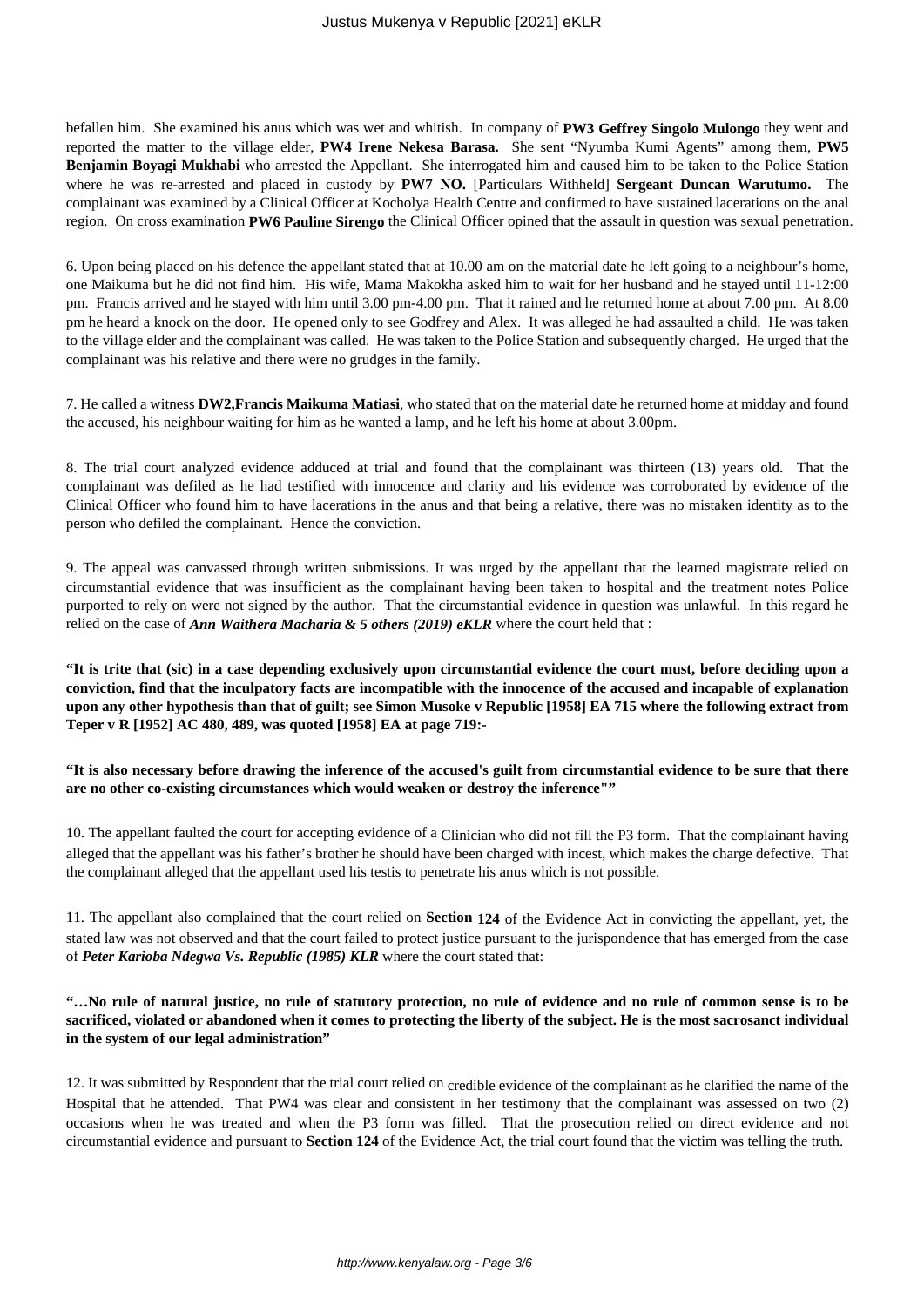13. This being a first appellate court its duties were set out in the case of *Okeno Vs. Republic 1972 EA 3* as follows:

**An appellant on a first appeal is entitled to expect the evidence as a whole to be submitted to a fresh and exhaustive examination (Pandya Vs. Republic [1957] E.A. 336) and to the appellate court's own decision on the evidence. The first appellate court must itself weigh conflicting evidence and draw its own conclusions. (Shantilal M. Rulwala Vs. Republic [1957] E.A. 570). It is not the function of a first appellate court merely to scrutinize the evidence to see if there was some evidence to support the lower court's findings and conclusions; it must make its own findings and draw its own conclusions. Only then can it decide whether the magistrate's findings should be supported. In doing so, it should make allowance for the fact that the trial court has had the advantage of hearing and seeing the witnesses."**

14. It is urged that the charge sheet was defective. **Section 134** of the Criminal Procedure Code (CPC) provides thus:

**Every charge or information shall contain, and shall be sufficient if it contains, a statement of the specific offence or offences with which the accused person is charged, together with such particulars as may be necessary for giving reasonable information as to the nature of the offence charged.**

15. In the case of *Sigilani Vs.Republic (2004) 2KLR 480* the court held that:

**"The principal of the law governing charge sheets is that an accused should be charged with an offence known in law. The offence which such an accused is charged with should be disclosed and stated in a clear and unambiguous manner so that the accused may be able to plead to a specific charge that he can understand. It will also enable an accused person to prepare his defence to the charge. This principal of the law has a constitutional under pinning."** 

16. The offence of defilement is created by **Section 8(1)** of the Sexual Offences Act which states as follows:

#### **(1) A person who commits an act which causes penetration with a child is guilty of an offence termed defilement.**

17. The particulars of the offence were that the appellant unlawfully and intentionally caused his penis to penetrate the anus of **SS** At trial the appellant was represented by counsel who guided him throughout the trial which enabled him to participate in the trial. Following legal advice of his advocate he participated in the trial and tendered the defence. In the premises the charge sheet was not defective.

18. In the case of *Hillary Nyongesa Vs. Republic (2010) eKLR* the Court stated thus:

**"Age is such a critical aspect in Sexual Offences that it has to be conclusively proved. Anything else is not good at all. It will not suffice. And this becomes more important because punishment (sentence) under the Sexual Offences Act is determined by the age of the victim"**

19. In the case of *Francis Omuroni Vs. Uganda, Criminal Appeal No. 2 of 2000* the Court of Appeal stated that:

**"In defilement cases, medical evidence is paramount in determining the age of the victim and the doctor is the only person who could professionally determine the age of the victim in the absence of any other evidence, apart from medical evidence, age may also be proved by birth certificate, the victim's parents or guardian and by observation and common sense"**

20. The complainant, a child in Standard 2 did not know his age. However, PW2 his guardian and great grandmother stated that he was 13 years old. The complainant was also subjected to age assessment and his age estimated to be thirteen (13) years. The complainant was known to the appellant since childhood and he did not dispute his age. The prosecution therefore proved the fact of the complainant having been of an apparent age of 13 years.

21. To prove the offence the prosecution was obligated to prove the fact of penetration. **Section 2** of the Sexual Offences Act defines penetration as: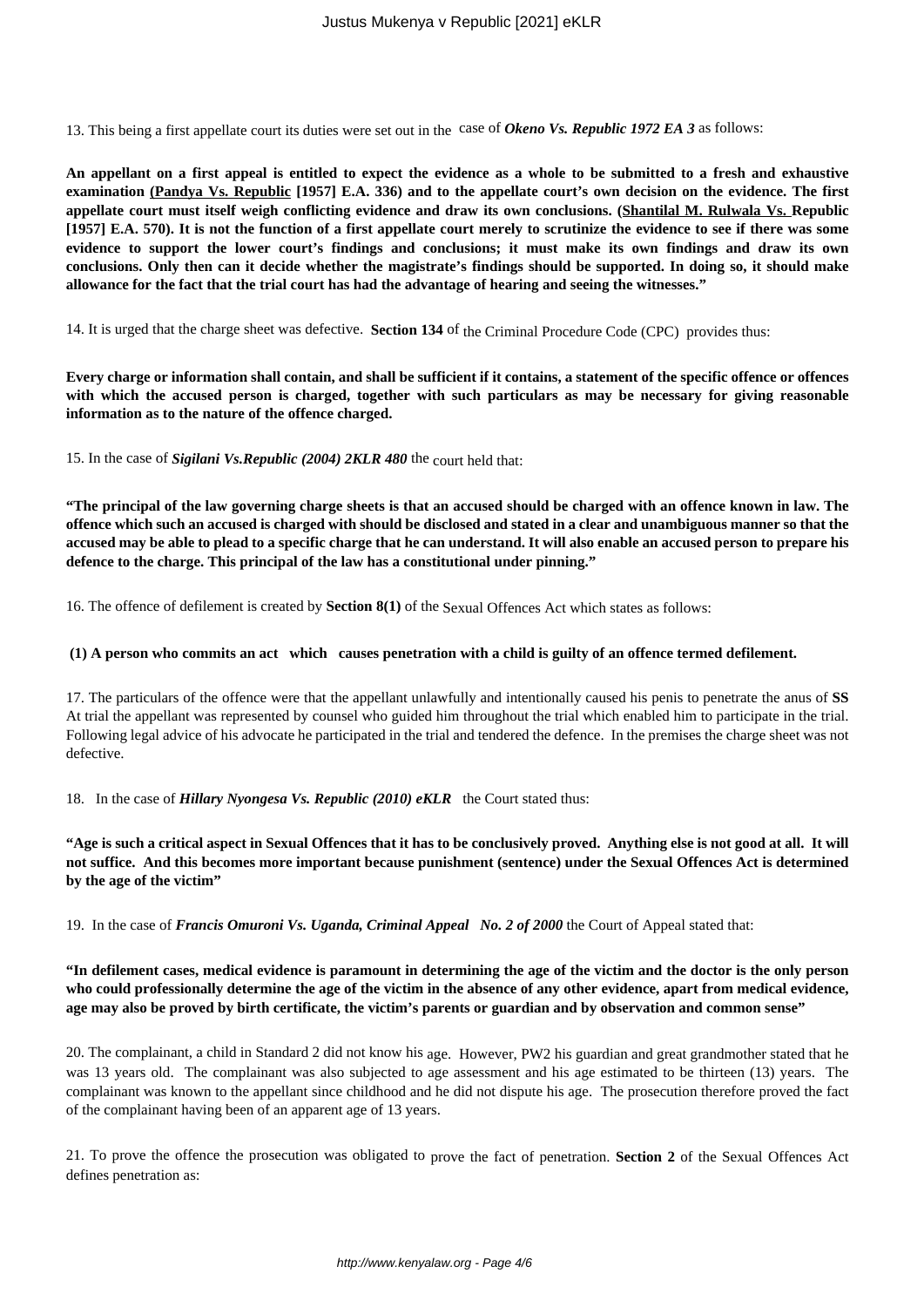#### **The partial or complete insertion of the genital organs of a person into the genital organs of another person;**

22. The complainant testified that the appellant penetrated his anus using "lineke" and went on to explain that it was the thing used to play sex. This was the term he used to describe the appellant's genital organs in his own language. The issue of "lineke" having been used to molest him was not challenged in cross examination which was proof of the accused and Counsel who represented him having understood what the complainant meant. Section 2 of the Sexual Offences Act defines genital organs to include the anus.

23. PW2 the grandmother of the complainant testified to have examined him and noted presence of some discharge. Subsequently he was examined by a Clinical officer and his anal area was found to have lacerations. The Clinician concluded that it was as a result of defilement. Treatment notes by the first clinician who saw the complainant were adduced in evidence. It is the contention of the appellant that the notes were not signed and PW6 did not treat the complainant. PW6 Pauline Sirengo testified that the treatment notes were authored by Emily Ekisa, a person whose handwriting she was conversant with. The treatment notes were made at Kocholya Hospital, and the outpatient number of the complainant was given as 7841/16 dated 6/10/16 and it was duly stamped. PW6 explained that the Clinician could not be found to testify as she was away. According to Section 33 of the Evidence Act where the maker of the document is not available, and the write up was made in the course of business then such a document can be produced in evidence. Needless to add that the appellant was represented by counsel and no objection was raised

24. At the point of examination for purposes of filing the P3 Form, PW6 confirmed the visible injuries that were still evident. The complainant confirmed having been taken to Kocholya Hospital. Even if it were that treatment notes were lacking, **Section 124** of the Evidence Act provides thus:

**Notwithstanding the provisions of section 19 of the Oaths and Statutory Declarations Act (Cap. 15), where the evidence of the alleged victim is admitted in accordance with that section on behalf of the prosecution in proceedings against any person for an offence, the accused shall not be liable to be convicted on such evidence unless it is corroborated by other material evidence in support thereof implicating him:**

**Provided that where in a criminal case involving a sexual offence the only evidence is that of the alleged victim of the offence, the court shall receive the evidence of the alleged victim and proceed to convict the accused person if, for reasons to be recorded in the proceedings, the court is satisfied that the alleged victim is telling the truth.**

25. In the case of *Kassim Ali -vs- Republic, Cr. App No. 84 of 2005* (Mombasa) the court stated that:

**"… Examination to support the fact of rape is not decisive as the fact of rape can be proved by the oral evidence of a victim of rape or by circumstantial evidence."**

26. It is alleged that the court relied on circumstantial evidence to convict the appellant. In the case of *Ahamad Abolfathi Mohammed and Another v Republic [2018] eKLR,* the Court of Appeal had this to say:

**"Circumstantial evidence is evidence which enables a court to deduce a particular fact from circumstances or facts that have been proved. Such evidence can form a strong basis for proving the guilt of an Accused person just as direct evidence."**

27. Evidence adduced by the complainant was direct and it was corroborated by medical evidence. There was proof of penetration of the complainant's anus.

28. Regarding the perpetrator of the offence the trial court had the opportunity of observing the demeanor of the complainant. It believed him and gave reasons for the belief and applied the discretion judiciously. The court indicated that the minor testified with innocence and clarity and was impressive.

29. The appellant faults the trial court for relying on contradictory evidence that was alleged to have been unreliable. In particular, that the complainant denied knowing Kocholya Hospital and said that he did not go to Hospital. In the case of *Twehangane Alfred Vs. Uganda Criminal Appeal No. 139 of 2001 (2003) UGCA 6* it was stated that: